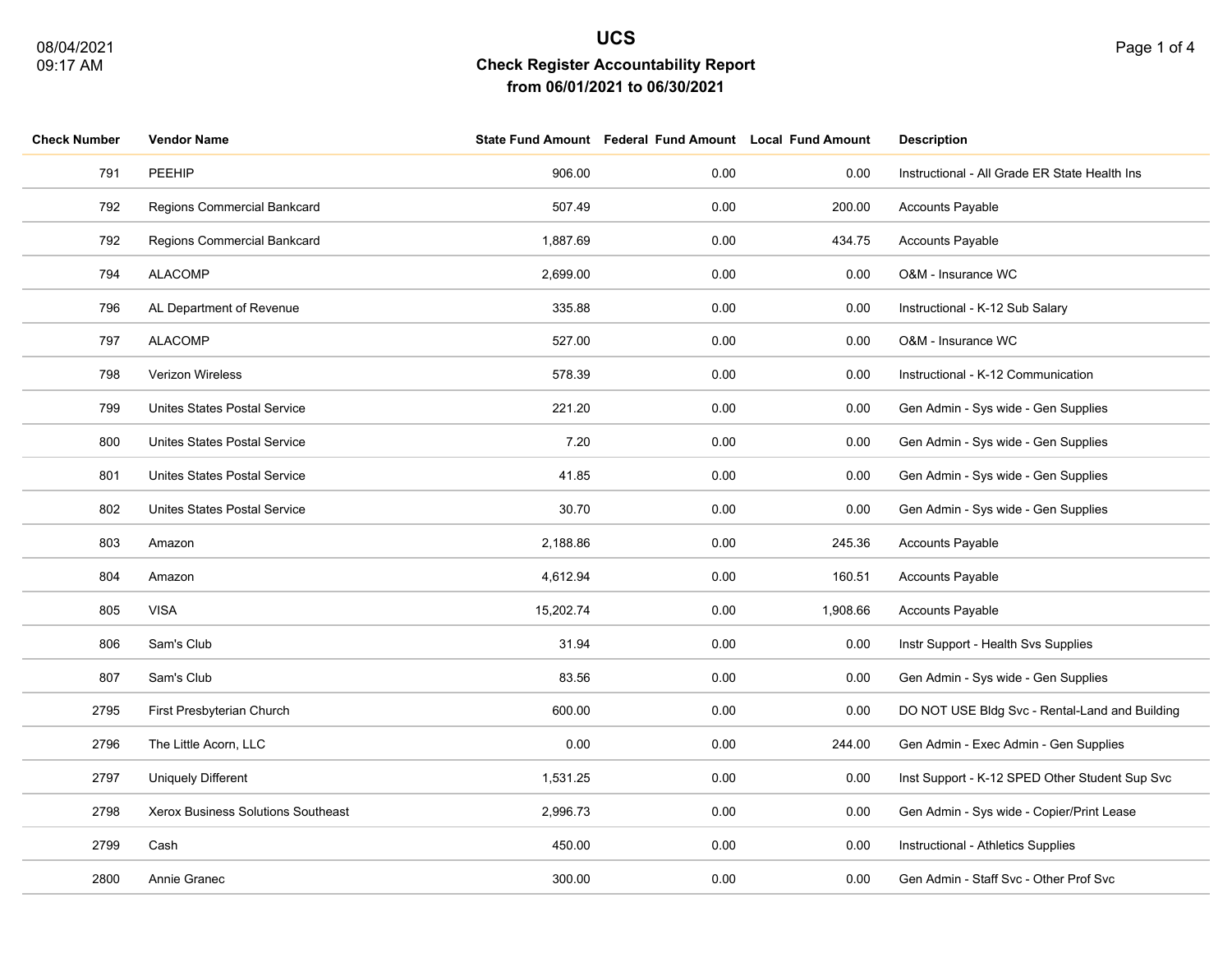| <b>Check Number</b> | <b>Vendor Name</b>                              |          | State Fund Amount Federal Fund Amount Local Fund Amount |          | <b>Description</b>                               |
|---------------------|-------------------------------------------------|----------|---------------------------------------------------------|----------|--------------------------------------------------|
| 2801                | <b>ARC Pediatric Therapy Services</b>           | 5,800.00 | 0.00                                                    | 0.00     | <b>Accounts Payable</b>                          |
| 2802                | Edgenuity Inc.                                  | 2,250.00 | 0.00                                                    | 0.00     | Instructional - K-12 Student Educational Svcs    |
| 2803                | Jonathan Randall Porter                         | 0.00     | 0.00                                                    | 1,500.00 | Instructional - Athletics Other Purchased Svc    |
| 2804                | Metro Tuscaloosa Football Officials Association | 0.00     | 0.00                                                    | 1,610.00 | Instructional - Athletics Officials Fees         |
| 2805                | Sumter County Record Journal                    | 0.00     | 0.00                                                    | 951.20   | Gen Admin - Exec Svc - Communication             |
| 2806                | US Bank Equipment Finance                       | 0.00     | 0.00                                                    | 405.09   | Gen Admin - Sys wide - Copier/Print Lease        |
| 2807                | Annie Granec                                    | 300.00   | 0.00                                                    | 0.00     | Instructional - Clubs                            |
| 2808                | Apparel Solutions, Inc.                         | 786.00   | 0.00                                                    | 0.00     | Instructional - Clubs                            |
| 2809                | Carolyn Daniels                                 | 300.00   | 0.00                                                    | 0.00     | Instructional - Clubs                            |
| 2810                | Disney Swan Hotel                               | 9,338.00 | 0.00                                                    | 0.00     | Instructional - Clubs                            |
| 2811                | Gena Morse                                      | 300.00   | 0.00                                                    | 0.00     | Instructional - Clubs                            |
| 2812                | Hale County High School                         | 50.00    | 0.00                                                    | 0.00     | Instructional - Athletics Officials Fees         |
| 2813                | Jennifer Boydstrom                              | 300.00   | 0.00                                                    | 0.00     | Instructional - Clubs                            |
| 2814                | Meggin Mayben                                   | 300.00   | 0.00                                                    | 0.00     | Instructional - Clubs                            |
| 2814                | Meggin Mayben                                   | 169.00   | 0.00                                                    | 0.00     | Instructional - Clubs                            |
| 2815                | Susan Sorrells                                  | 300.00   | 0.00                                                    | 0.00     | Instructional - Clubs                            |
| 2816                | Aloha Grill                                     | 0.00     | 0.00                                                    | 630.00   | Other Exp - PTA Expenses                         |
| 2817                | Augie Leopold                                   | 0.00     | 0.00                                                    | 1,274.65 | Instructional - K Supplies                       |
| 2817                | Augie Leopold                                   | 0.00     | 0.00                                                    | 495.28   | Other Exp - PTA Expenses                         |
| 2819                | IXL Learning, Inc.                              | 9,913.00 | 0.00                                                    | 0.00     | Instructional - K-12 Software                    |
| 2820                | K&M Truck Repair, LLC                           | 0.00     | 0.00                                                    | 100.00   | Student Transport - Vehicle Supplies/Maint/Parts |
| 2820                | K&M Truck Repair, LLC                           | 0.00     | 0.00                                                    | 100.00   | Student Transport - Vehicle Supplies/Maint/Parts |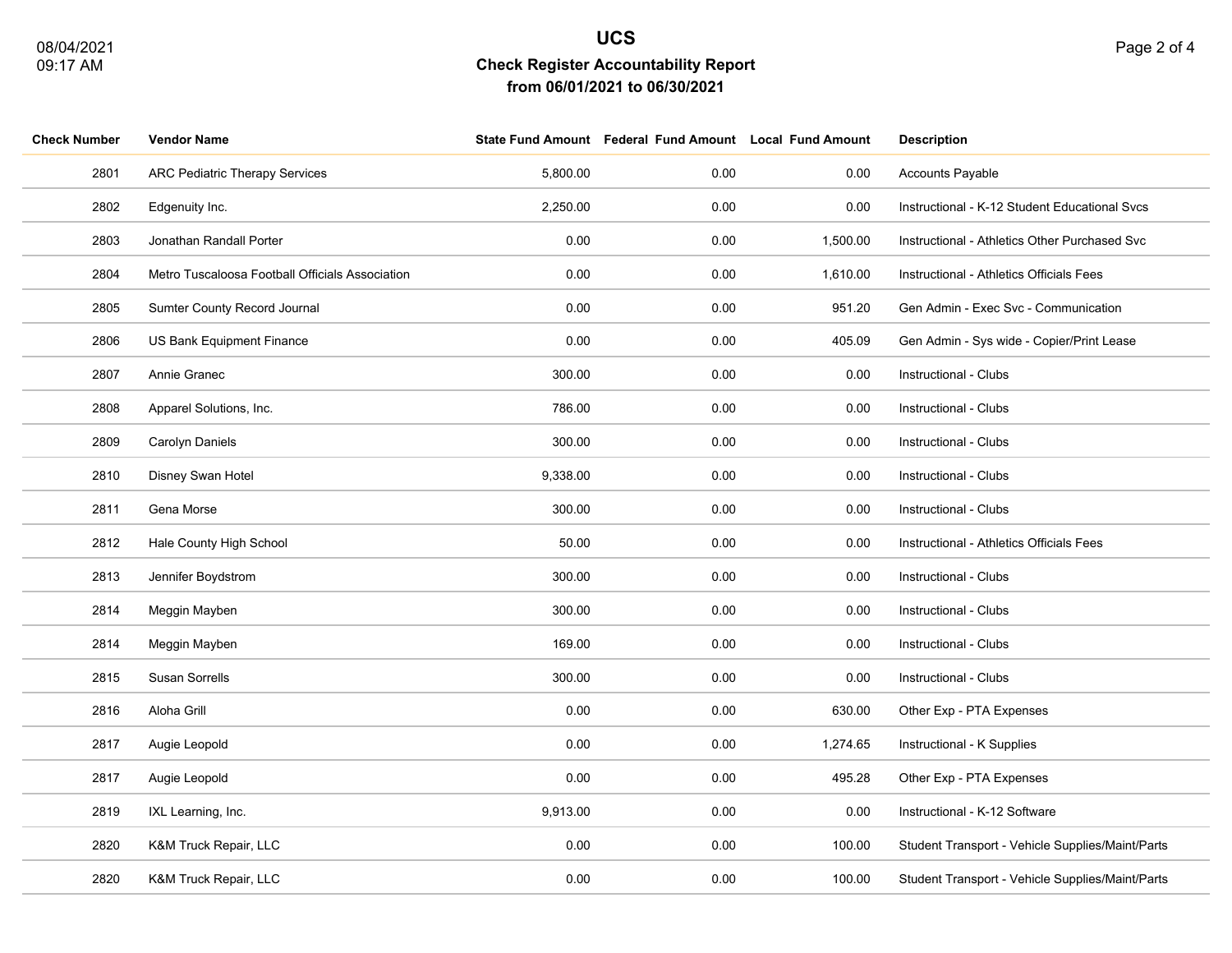| <b>Check Number</b> | <b>Vendor Name</b>                            |           | State Fund Amount Federal Fund Amount Local Fund Amount |          | <b>Description</b>                          |
|---------------------|-----------------------------------------------|-----------|---------------------------------------------------------|----------|---------------------------------------------|
| 2821                | Lakeshore                                     | 0.00      | 0.00                                                    | 779.70   | Other Exp - PreK Class1                     |
| 2822                | Olaleye Law Firm, LLC                         | 0.00      | 0.00                                                    | 1,500.00 | Gen Admin - Other BoE Services - Legal Fees |
| 2823                | PowerSchool Group LLC                         | 57,545.00 | 0.00                                                    | 0.00     | Gen Admin - Staff Svc - Non-Instrl Software |
| 2824                | The University of West Alabama Print and Mail | 411.25    | 0.00                                                    | 0.00     | Gen Admin - Sys wide - Printing             |
| 2824                | The University of West Alabama Print and Mail | 89.89     | 0.00                                                    | 0.00     | Instructional - K Supplies                  |
| 2824                | The University of West Alabama Print and Mail | 26.21     | 0.00                                                    | 0.00     | Instructional - K-12 Supplies               |
| 2824                | The University of West Alabama Print and Mail | 273.66    | 0.00                                                    | 0.00     | Instructional - K-12 Supplies               |
| 2824                | The University of West Alabama Print and Mail | 0.00      | 0.00                                                    | 20.00    | Other Exp - Boosters                        |
| 2824                | The University of West Alabama Print and Mail | 0.00      | 0.00                                                    | 68.02    | Other Exp - Boosters                        |
| 2825                | Xerox Business Solutions Southeast            | 52.17     | 0.00                                                    | 0.00     | Gen Admin - Sys wide - Copier/Print Lease   |
| 2826                | Freeman, Dana                                 | 103.22    | 0.00                                                    | 0.00     | Instructional - K-12 Supplies               |
| 2828                | Alabama Association of School Boards          | 0.00      | 0.00                                                    | 259.00   | Gen Admin - BOD Travel & Training           |
| 2829                | American Osment                               | 1,438.14  | 0.00                                                    | 0.00     | O&M - Custodial Supplies                    |
| 2830                | CollegeBoard                                  | 602.00    | 0.00                                                    | 0.00     | Instructional - 7-12 Supplies               |
| 2831                | <b>Ginger Lusty</b>                           | 0.00      | 0.00                                                    | 8,916.67 | Gen Admin - Fiscal Svc - Acctg Prof Svc     |
| 2832                | Matt Johnson                                  | 2,333.33  | 416.67                                                  | 0.00     | Accounts Payable                            |
| 2832                | Matt Johnson                                  | 400.00    | 0.00                                                    | 0.00     | Instrl Support - Curriculum Dev Prof Svcs   |
| 2833                | Nearpod Inc.                                  | 8,200.00  | 0.00                                                    | 0.00     | Instructional - 7-12 Software               |
| 2834                | New Schools of Alabama                        | 0.00      | 0.00                                                    | 3,000.00 | Gen Admin - BOD Travel & Training           |
| 2835                | SchoolMint                                    | 4,500.00  | 0.00                                                    | 0.00     | Gen Admin - Staff Svc - Non-Instrl Software |
| 2836                | Sumter County Record Journal                  | 252.70    | 0.00                                                    | 0.00     | Instructional - K-12 Communication          |
| 2837                | Xerox Business Solutions Southeast            | 76.82     | 0.00                                                    | 0.00     | <b>Accounts Payable</b>                     |
|                     |                                               |           |                                                         |          |                                             |